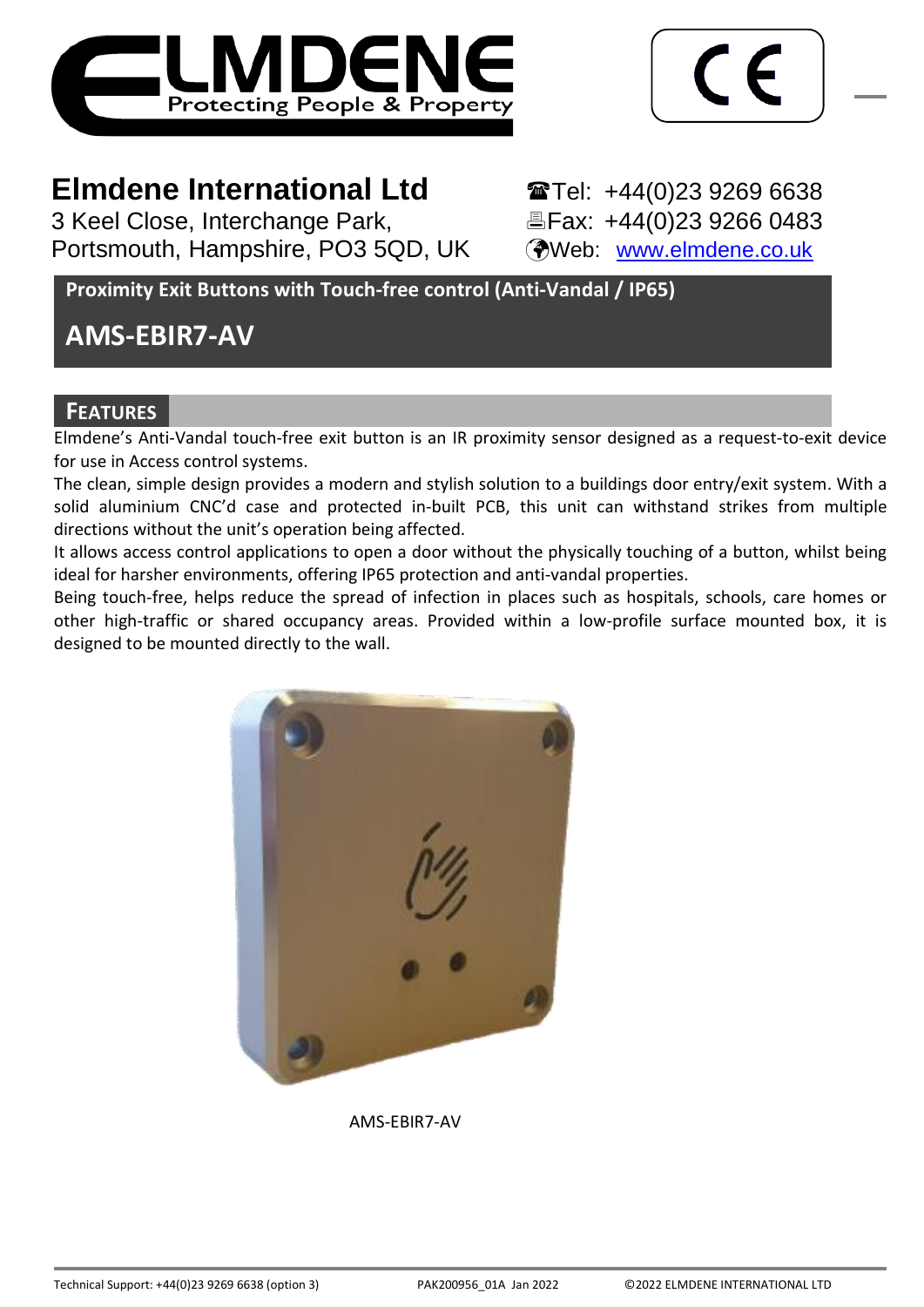

## **SPECIFICATION**

|                                      | EBIR7-AV                            |  |  |
|--------------------------------------|-------------------------------------|--|--|
| Input Voltage                        | $9.8$ Vdc $- 26.6$ Vdc              |  |  |
| Operating Range*<br>(approx.)        | 5cm – 20cm (adjustable)             |  |  |
| Latch Time                           | 0.3s to 30s (adjustable)            |  |  |
| Max. current<br>(Active / Quiescent) | 40mA / 15mA                         |  |  |
| LED colour (default)                 | Blue = Standby / Green = Activated  |  |  |
| Contacts                             | NO & NC (1A@30VDC max)              |  |  |
| Size (mm)                            | 73W x 73H x 15D                     |  |  |
| <b>IP Rating</b>                     | <b>IP65</b>                         |  |  |
| Operating temp                       | $-20^{\circ}$ C to $+70^{\circ}$ C. |  |  |

\*different materials have different reflective rates. Value based on 18% neutral grey card

## **INSTALLATION INSTRUCTIONS**

- 1. To mount the device, use the screws provided to attach each corner to the surface.
- 2. Connections are made to the switches using the pre-connected 5 pin plug lead. Wire ends have been pre-stripped for ease of installation.
- 3. Please ensure the following colour code is adhered to:

|  | Red |  | +VE Supply |
|--|-----|--|------------|
|--|-----|--|------------|

- Black 0V Supply
- Green Normally Open
- Yellow Common
- White Normally Closed
- 4. To ensure unimpeded operation of the Infra-Red switch, please make sure that there are no objects or any obstacles within 30cm (60° to the left & right) of the panel, to avoid interference.
	- 5. To activate the switch, pass your hand across the face of the device, once activated the LED colour will change to Green for the set 'latch' time.
	- 6. To increase or decrease the detection range or the latch time adjust the relevant potentiometer at the rear of the device as described below:

*Note: Please don't force the potentiometers past their stop points.*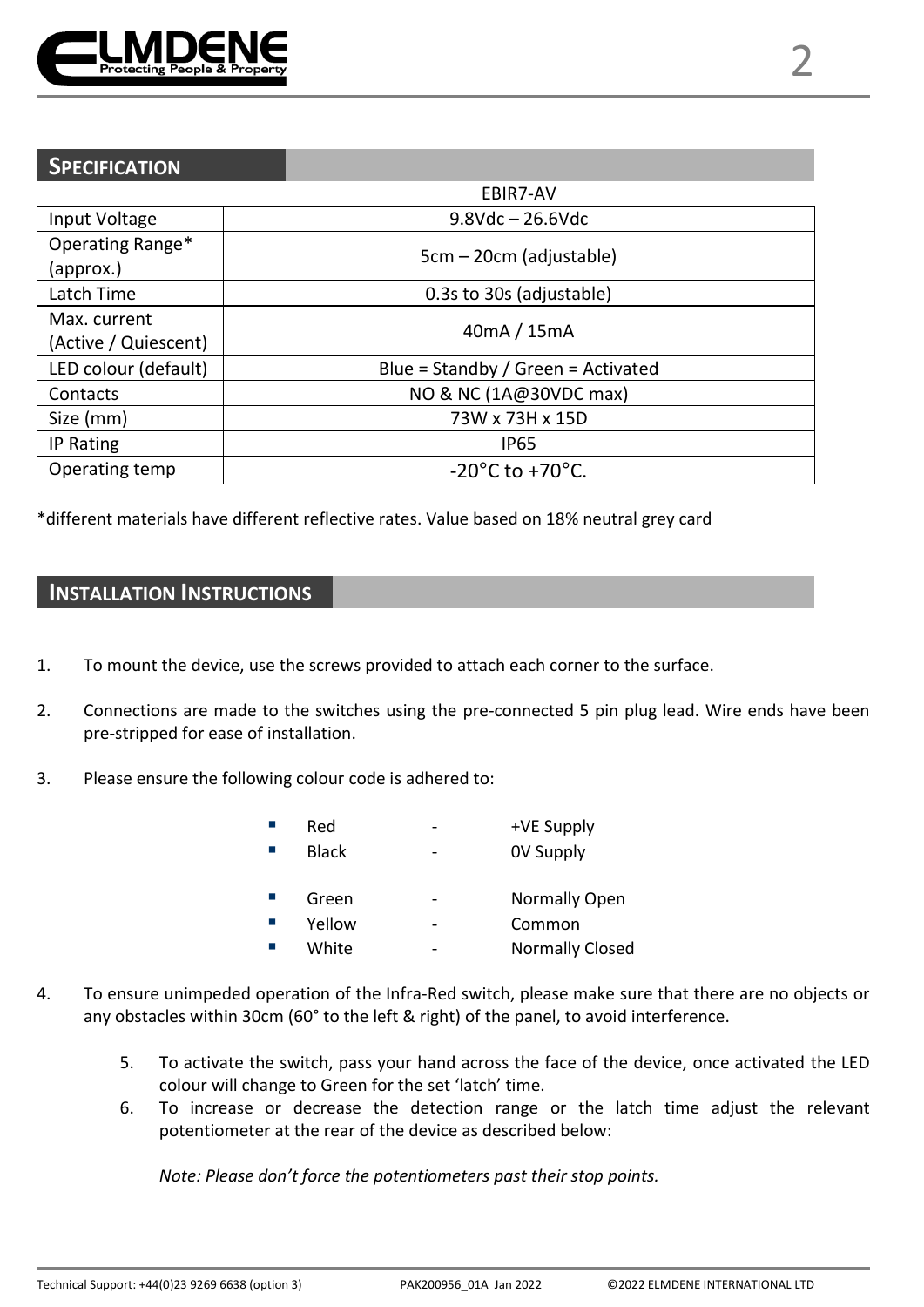



**Increase Sensitivity** 



## **TYPICAL APPLICATIONS**



**B. Fail Safe Electric Lock** 





\*Connect diode when the control terminal is loaded, to absorb surge and prevent damage to sensor